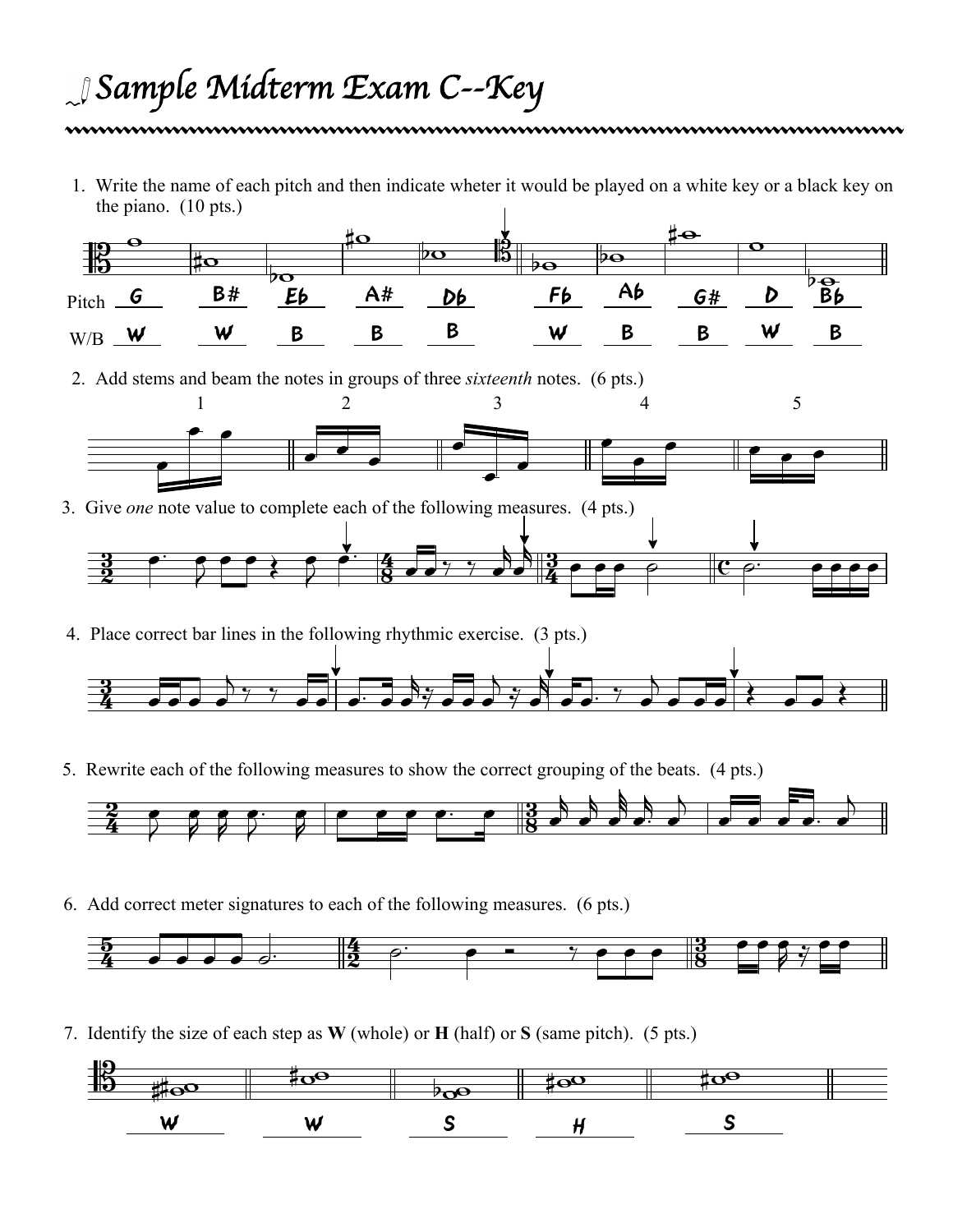## *Introduction to Music Theory/Sample Midterm Exam* C*--Key*

- $\overline{\mathbf{G}}$  $\frac{1}{4}$  $\sharp$ 1 M: m: E  $\frac{1}{2}$  $\overline{b}$ Bb #  $\frac{1}{4}$  $\sharp$  $\frac{1}{4}$  $\frac{1}{4}$  $\sharp$ F# Db  $\frac{1}{2}$  $\overline{b}$  $\frac{1}{2}$  $\overline{2}$  $\overline{\phantom{a}}$  $\overline{b}$  $\overline{b}$ Eb |<br>|<br>|  $\begin{array}{cccccccccc} c \# & & g & & d \# & & b b & & c \end{array}$ 报 9. Write key signatures and ascending scales as indicated. (9 pts.) a. Parallel minor (harmonic) of D major  $=$   $\blacksquare$  D harmonic minor  $\bullet$   $\bullet$   $\bullet$   $\bullet$   $\mathbb{B}_{\sharp}$ ŧ  $\pm$  $\sharp$  $\frac{1}{4}$  $\sharp$ b. Relative minor (melodic) of  $F^{\#}$  major =  $\sqrt{4 \# \text{ Melodiv}}$  minor  $\overline{\phantom{a}}$   $\overline{\phantom{a}}$   $\overline{\phantom{a}}$   $\overline{\mathbb{Q}^{\flat}}$  $\frac{1}{2}$  $\overline{b}$  $\frac{1}{2}$  $\frac{1}{2}$  $\frac{1}{2}$ c. Relative major of  $e^{\flat}$  minor =  $\begin{array}{c} \text{66~}\text{major} \end{array}$  $\qquad \qquad \bullet \qquad \bullet$  $\qquad \qquad \bullet \qquad \bullet \qquad \bullet$ l
- 10. Five pitches are numbered on the keyboard below. Notate their correct pitches on the alto clef provided. "Middle" C is located in the middle of this keyboard. (5 pts.)



8. Identify the following keys in both major and minor. (10 pts.)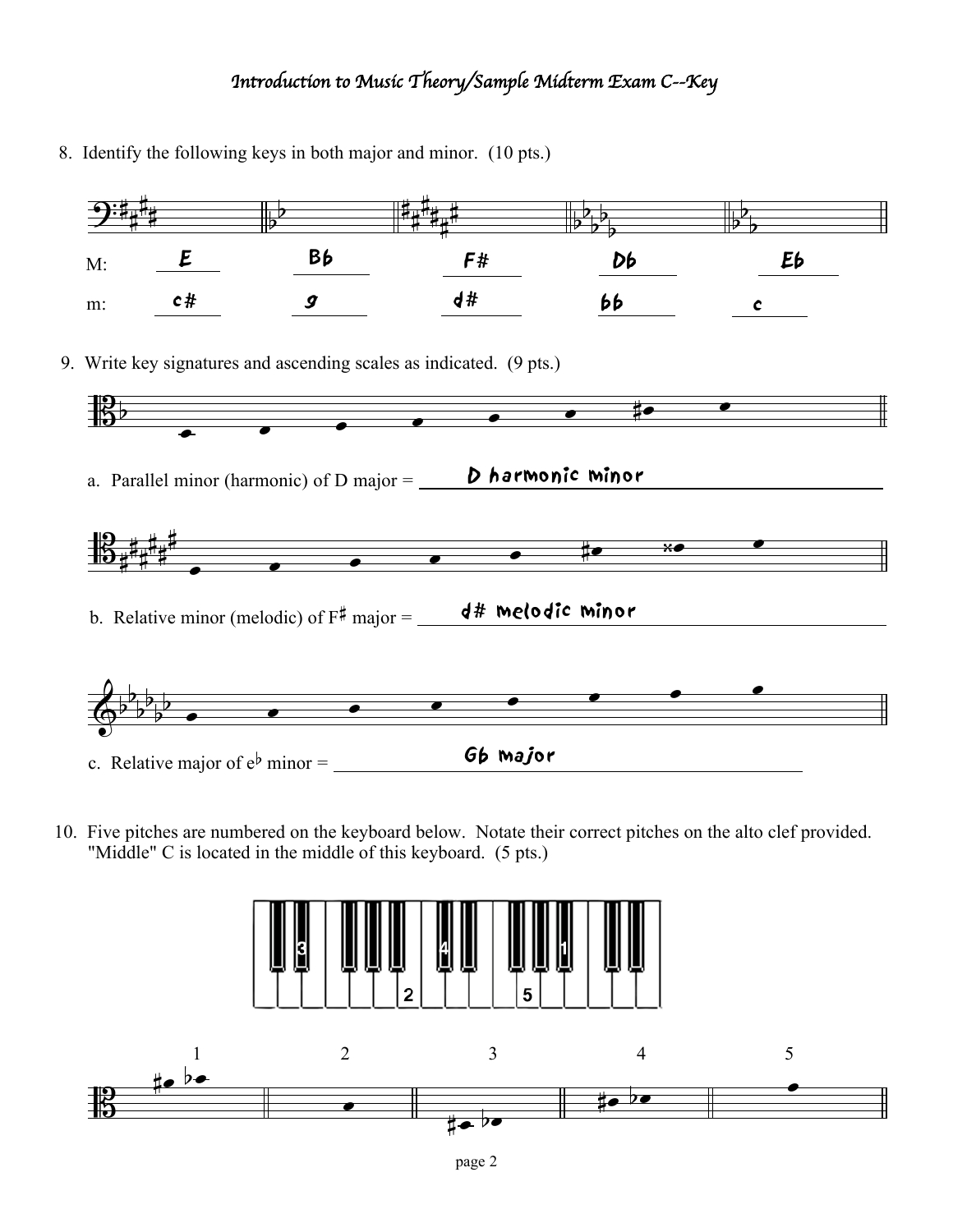## *Introduction to Music Theory/Sample Midterm Exam* C*--Key*

11. Beginning on the pitch given, write an octatonic scale, one octave, ascending only. (2 pts.)



Begin with a whole step.

12. Given the pitch, mode and scale-degree name, write the correct key signature. (3 pts.)



a. mediant in major b. submediant in asc. melodic minor c. subdominant in harmonic minor

13. Identify the following intervals by quality and size. (5 pts.)



14. Write the following intervals *above* the given pitch. (5 pts.)



15. Write the following intervals *below* the given pitch. (5 pts.)